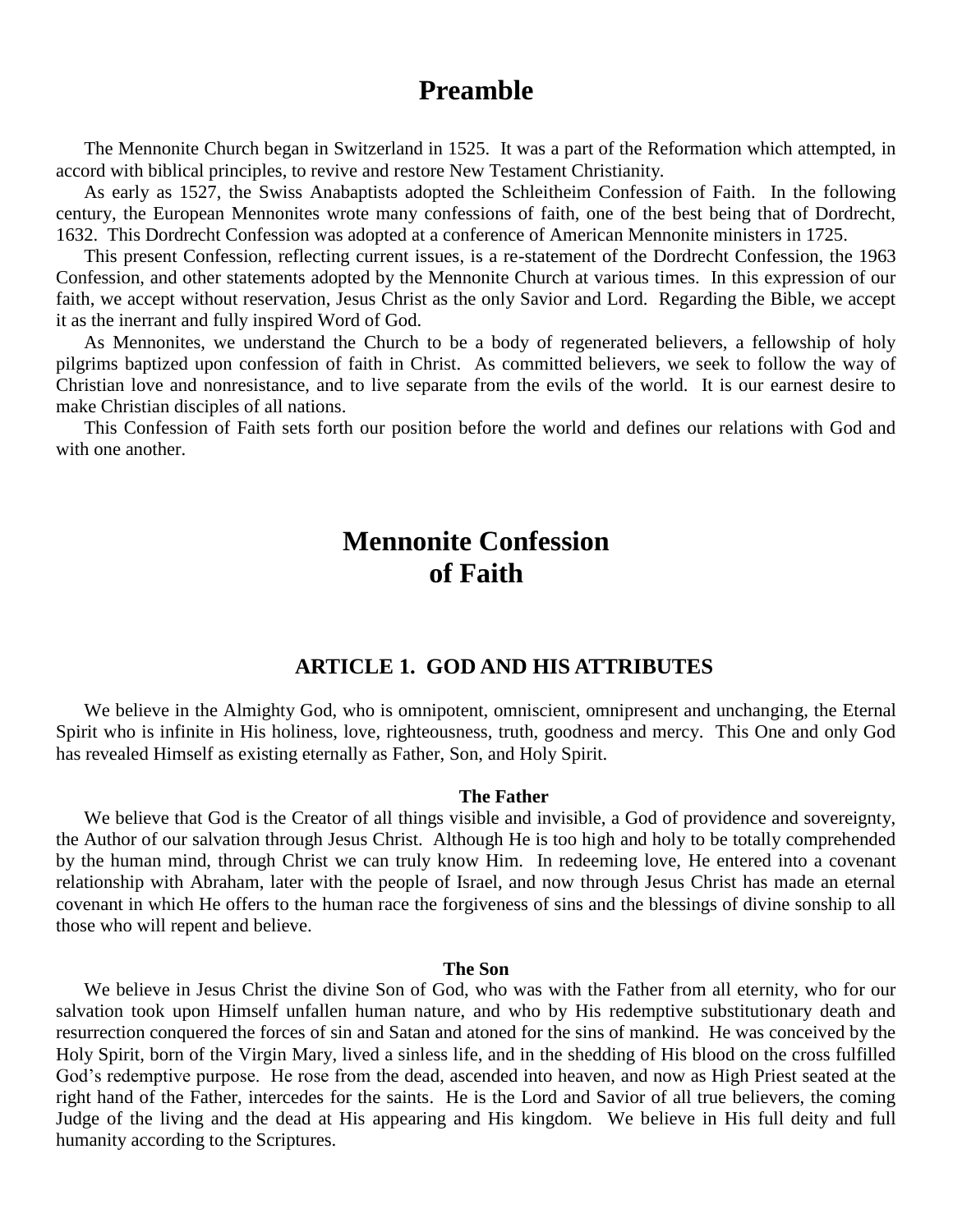#### **The Holy Spirit**

We believe in the deity and personality of the Holy Spirit: that He convinces the world of sin, of righteousness, and of the judgment; that He indwells and comforts believers, guides them into all truth, empowers them and bestows certain gifts upon them for service as He wills, and enables them to live lives of righteousness.

Psalm 139:7-12; John 1:18; 3:16; 14:26; Romans 8:1-17; II Corinthians 13:14; I Timothy 3:16; Hebrews 11:6; I Peter 1:2.

## **ARTICLE 2. DIVINE REVELATION**

We believe that the God of creation and redemption has revealed Himself and His will for men of all time in the Holy Scriptures. His supreme and final revelation is in His Incarnate Son, the Lord Jesus Christ. We believe in the plenary and verbal inspiration of the Bible, the Old Testament and the New Testament, as the Word of God: that it is authentic in its matter, authoritative in its counsels, inerrant in its original writings, the only infallible rule of faith and practice. We believe holy men of God moved by the Holy Spirit recorded and communicated divine truth without any mixture of error.

We believe in the unity of both covenants and that the New Covenant is the culmination and climax of all revelation. The Lord Jesus Christ is the central message of the Covenants. He is the key to the proper understanding of the entire Bible.

Deuteronomy 18:18; Psalm 19; Luke 24:27, 44; John 1:1-16; 14:10; 16:13; 17:8; 20:31; Romans 1:19, 20; II Timothy 3:15, 16; Hebrews 1:1, 2; 8:6, 7; I John 1:1-5.

#### **ARTICLE 3. GOD'S CREATION AND PROVIDENCE**

We believe the Genesis account of creation is a historic fact and literally true, that in the beginning God created all things by His Son, who upholds all things which were created for His pleasure. We believe God created man in His own image with free will, moral character, superior intellect, and a spiritual nature which sets him apart from the animal creation.

We believe that God by His providence is concerned with the lives of His children, in everything working for their eternal welfare by hearing and answering their prayers. Though He is sovereign over all things, He is not the author of sin. God holds man as a creature of free will responsible for his moral choices.

Genesis 1:1, 26, 27; Psalm 91:1; 139:7-12; Isaiah 41:10; 51:16; Matthew 10:29; John 1:3; Romans 8:28; Colossians 1:16, 17; James 5:16.

#### **ARTICLE 4. MAN AND HIS SIN**

We believe that God created man and woman sinless and holy by an immediate act. Then He subjected them to a moral test. They yielded to the temptation of Satan, and by willful disobedience to God, failed to maintain that holy condition in which they were created. By this act of disobedience, depravity and death were brought upon the entire human race. Although the human race has inherited a sinful nature because of Adam's original sin, yet they do not stand guilty of his disobedience. Those who perish eternally do so only because of their own sin. A most grievous sin is the refusal to acknowledge Jesus Christ as Lord and Savior. Man as a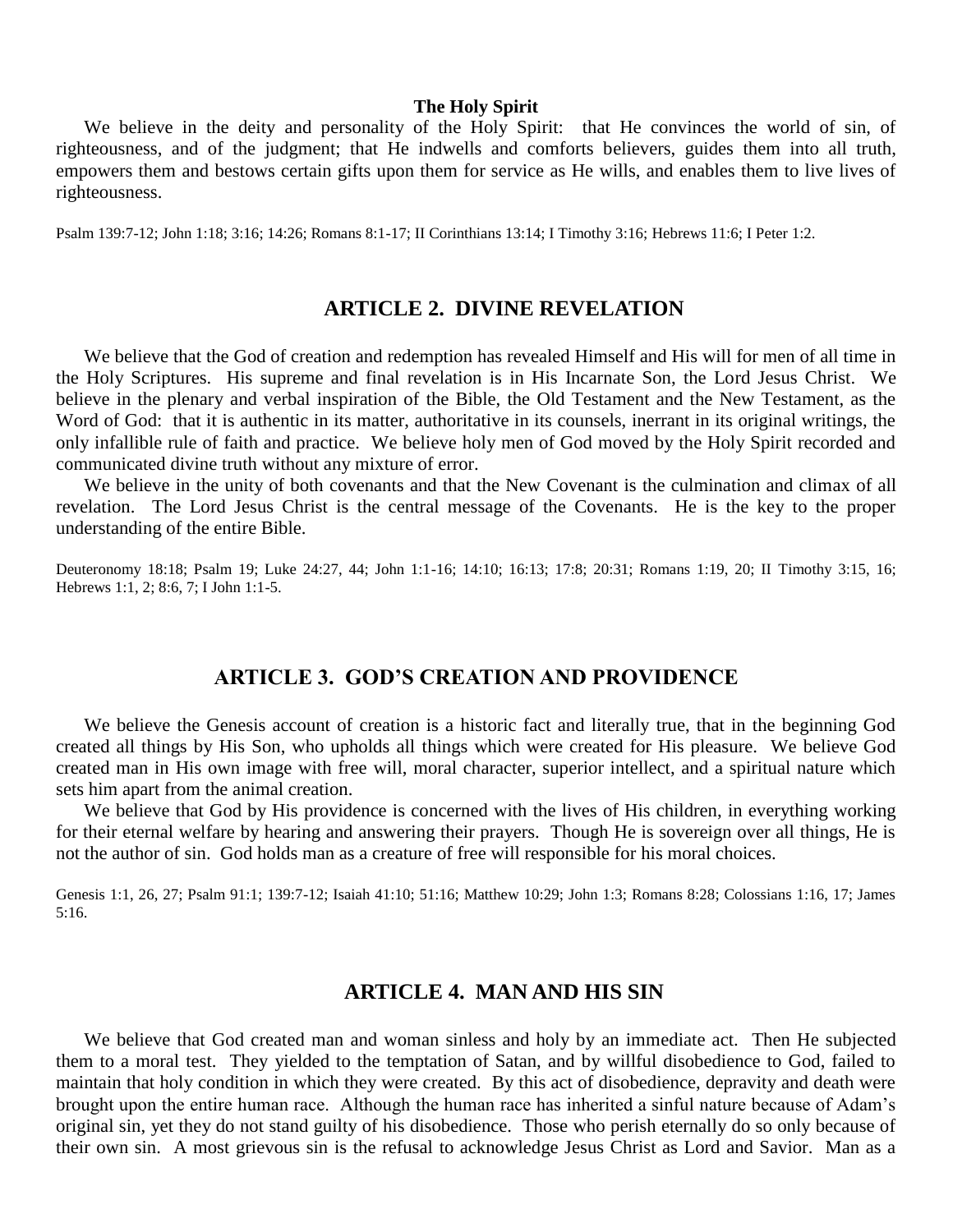fallen creature is self-centered, self-willed, rebellious toward God, unwilling to yield to Christ, unable to break the bondage of sin, and is, therefore, under divine judgment.

We believe that as children mature, their sinful nature will be manifest. When they come to know themselves responsible to God, they then must repent and believe in Christ in order to be saved. During their age of innocence, the sins of children are atoned for through the sacrifice of Christ. Jesus Christ Himself assured us that children are in the kingdom of God.

Genesis 1:27, 31; 3:1-19; Matthew 18:1-14; Luke 18:16; Romans 5:12-21; Ephesians 2:1-3; I Timothy 4:10.

## **ARTICLE 5. CHRIST, THE SAVIOR FROM SIN**

We believe that there is only one Mediator between God and men, the man Christ Jesus. The purpose of the incarnation of God's eternal Son is to redeem mankind from sin and death, to reconcile them to God and to destroy the power and works of the devil. As a prophet, the Lord Jesus not only proclaimed God's Word, but He was also in His very person the eternal Word of God. As a priest, He Himself became the sacrifice for sin, and now makes intercession before the Father on behalf of all true believers. As our risen Lord and coming King, He is vested with all authority in heaven and on earth.

During His earthly life, the Lord Jesus demonstrated perfectly the will of God. While being tempted in all points as we are, He was without sin. Through the shedding of His blood, He provided the propitiatory sacrifice for sin and inaugurated the New Covenant. By His death, He triumphed over Satan and broke the power and bondage of sin for those who exercise faith in Him. By His resurrection from the dead, Christ accomplished the full justification of all those who truly believe in Him. By faith, each believer is kept united with the risen and glorified Christ, who is the Lord of glory.

Luke 19:10; John 1:1; Acts 2:33; Romans 5:11; II Corinthians 5:21; Colossians 2:15; I Timothy 2:5; Hebrews 2:14, 15; 4:15; 7:11.

#### **ARTICLE 6. SALVATION BY GRACE THROUGH FAITH**

We believe that one is saved by the grace of God and not by character, law, good works, or ceremonies. The merits of the death and resurrection of Christ are adequate for the salvation of all, offered to all, and intended for all. However, salvation is appropriated only by faith in Christ. Those who repent and believe in Christ as Savior and Lord are born again, adopted into the family of God, and receive the gift of the Holy Spirit. Saving faith involves a full surrender of the will, a confident trust in Christ, the giving of self to Him, a joyful obedience to His Word as a faithful disciple, and an attitude of love to all people. It is the privilege of every believer to have the full assurance of salvation through the keeping power of God. As long as the believer lives, he stands in constant need of forgiveness, cleansing, and the grace of Christ.

John 3:16; 10:27-29; Romans 4; Ephesians 2:8-10; I Peter 1:2; I John 1:8-10; 5:13; Jude 24.

## **ARTICLE 7. THE HOLY SPIRIT AND THE CHRISTIAN LIFE**

We believe the supreme ministry of the Holy Spirit is to convict of sin and lead to salvation through Jesus Christ. The Holy Spirit transforms believers into the spiritual image of Jesus Christ as they yield to Him and obey His Word. The Spirit enables believers to persevere in faith and holiness, empowers them to be effective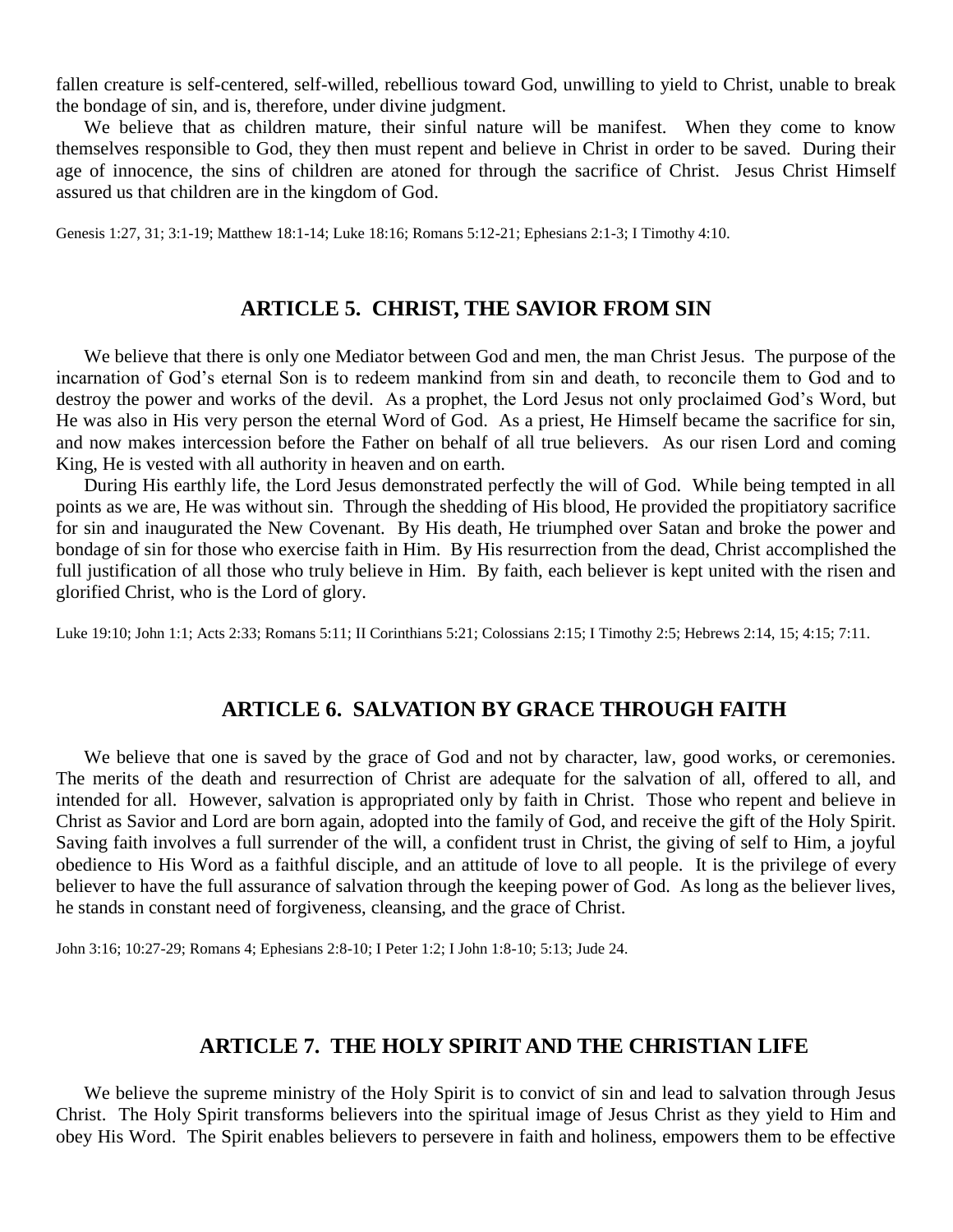witnesses to Christ, fills their hearts with love for all men, and leads them in Christian discipleship. The indwelling presence of the Holy Spirit is God's seal of His ownership of the believer.

John 16:7-15; Acts 1:8; 2:1-21; I Corinthians 3:16, 17; 6:19; 12:11-13; Galatians 5:22-24; Ephesians 1:13, 14; 5:30.

#### **ARTICLE 8. THE CHURCH OF CHRIST**

#### **Nature**

We believe that Christ established His church when He poured out His Spirit on the day of Pentecost. We believe that the church is the body of Christ composed of all those who through repentance toward God and faith in the Lord Jesus Christ have been born again and have been baptized by one Spirit into one body. We believe that it is her divinely appointed mission to preach the Gospel of Christ to every creature, teaching obedience to all of Christ's commands. The church is corporately the dwelling place of God, His holy temple, the visible body of those who are disciples. Membership in the church is conditioned upon a voluntary response to God's offer of salvation in Christ Jesus.

The primary worshiping and working unit of the church is a local assembly of believers for teaching, witnessing, and disciplining. It is scripturally profitable for congregational representatives to meet together in conferences in order to maintain biblical standards of faith, conduct, stewardship and missions. Such Spirit-led conference decisions should be adopted by the congregations as a means of maintaining unity in the brotherhood.

#### **General Function**

We believe the church is a body of believers under the lordship of Christ, a loving fellowship concerned for the spiritual and material welfare of one another. This means helping the erring ones, sharing generously, and being willing to give and receive counsel.

The church as the body of Christ gathers for worship, for fellowship, for the observance of the ordinances and for the building up of the body. Having heard and obeyed the Word of God, the church has the obligation to speak authoritatively regarding moral and spiritual issues.

#### **Discipline**

We believe the Lord Jesus Christ has given authority to His church to exercise discipline. The purposes of discipline are to clarify for all members the meaning of Christian discipleship, to lead each member to full stature in Christ, to promote the purity of the church, to warn the weak and immature of the serious character of sin and disobedience to God's Word, to restore to full fellowship the members who may fall into sin, and to maintain the good name and witness of the church before the world. The church employs public teaching, private counseling, intercessory prayer, sympathetic encouragement, earnest warning and rebuke. Any member who persists in disobedience or maintains an unrepentant attitude shall be excluded from the Lord's table. The Body of Christ, the church, senses a deep loss when anyone goes on to spiritual ruin and thereby forfeits his relationship with Christ and His body. The Word of God is the standard for church discipline.

#### **Ceremonies and Practices**

We believe the Lord Jesus and His apostles instituted ordinances for the church of all time to observe as expressions of divine truths. The apostolic church is the example of observing them literally. We believe these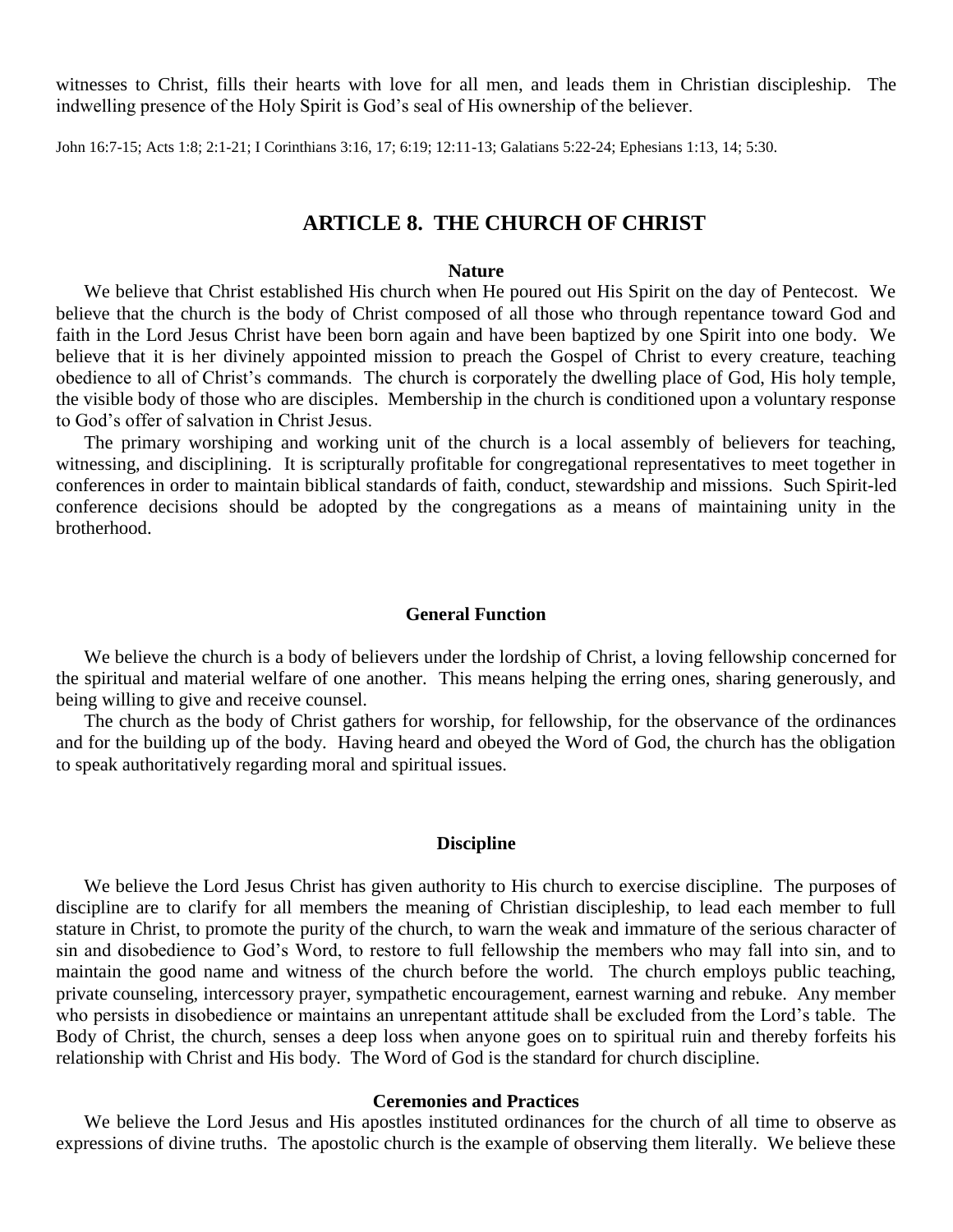ordinances are: baptism with water, the Lord's Supper, the washing of the saints' feet, the holy kiss, the veiling of Christian women, the anointing of the sick with oil, and Christian marriage.

Since the Lord Jesus arose from the dead on the first day of the week, the Christian community in general has observed the first day of the week in appropriate worship, rest, and Christian service.

Matthew 5:13, 14, 23, 24; 18:15-18; 28:19, 20; Acts 6:6; 15:1-29; I Corinthians 3:16, 17; 5:11-13; II Corinthians 2:6-11; 3:2; 12:9; Galatians 3:6-9; 6:1; Ephesians 2:11-22; 4:13; I Timothy 4:14; 5:20; 6:6; James 2:14-17; 5:14-16; I Peter 2:9.

#### **ARTICLE 9. THE MISSION OF THE CHURCH IN THE WORLD**

We believe Jesus entrusted the church with the stewardship of the Gospel and promised the power of the Holy Spirit for the work of missions and evangelism. While the church's primary interest is in the salvation and spiritual welfare of men, she should also minister to those who are in physical, social, and emotional need. The church should give appropriate witness against racial discrimination, economic injustice, and all other forms of human slavery and moral degradation, avoiding coercive tactics, political pressure and planned civil disobedience as inappropriate to the body of Christ.

Matthew 28:18-20; Mark 6:56; Romans 1:16; 8:23; I Corinthians 16:15, 16; Philippians 4:3.

#### **ARTICLE 10. THE MINISTERS OF THE CHURCH**

We believe Christ authorized the ordination and appointment of men as pastors for the congregations, to expound the Word of God, to feed the flock, to serve as leaders, to administer the ordinances, to exercise scriptural church discipline, and to function as servant/leaders of the church. Ordination includes the setting apart for a particular responsibility by the church through the laying on of hands and the invocation of divine strength for the assignment. In the New Testament, the primary office was that of the apostle; others were gifted as prophets, evangelists, pastors, and teachers. The early church had regional overseers or bishops, such as Timothy, and pastors and deacons in the local congregations. These brethren were responsible for the leadership and pastoral care of the congregations and the maintenance of order in the church. We believe the New Testament provides us with the pattern of leadership for the continuing life of the church. Since the church is a brotherhood, the organizational structure shall insure the full participation of the members with their spiritual gifts. It is the scriptural duty of the church to give financial support to those whom it asks to serve as evangelists, pastors, and teachers. We believe that there is room in the church for both men and women, in their respective roles, to exercise their individual gifts.

Matthew 23:8; 28:19; Acts 15:6; 20:28; I Corinthians 5:4, 5; 9:14; Ephesians 4:11, 12; Philippians 1:1; I Timothy 3:1-13; 4:14; Titus 1:5-9; Hebrews 13:17; I Peter 5:2, 3.

### **ARTICLE 11. CHRISTIAN BAPTISM**

We believe water baptism to be an ordinance of Christ which symbolizes divine cleansing from sin and its guilt, identification with Christ in death and resurrection, the baptism of the Holy Spirit and the commitment to follow Christ in a life of faithful discipleship. Candidates for water baptism must repent, turn to Christ as Savior in sincere faith, and accept Him as Lord. Therefore, only believers (not infants) are to be baptized with water in the name of the Father and of the Son and of the Holy Spirit. Since we consider baptism to be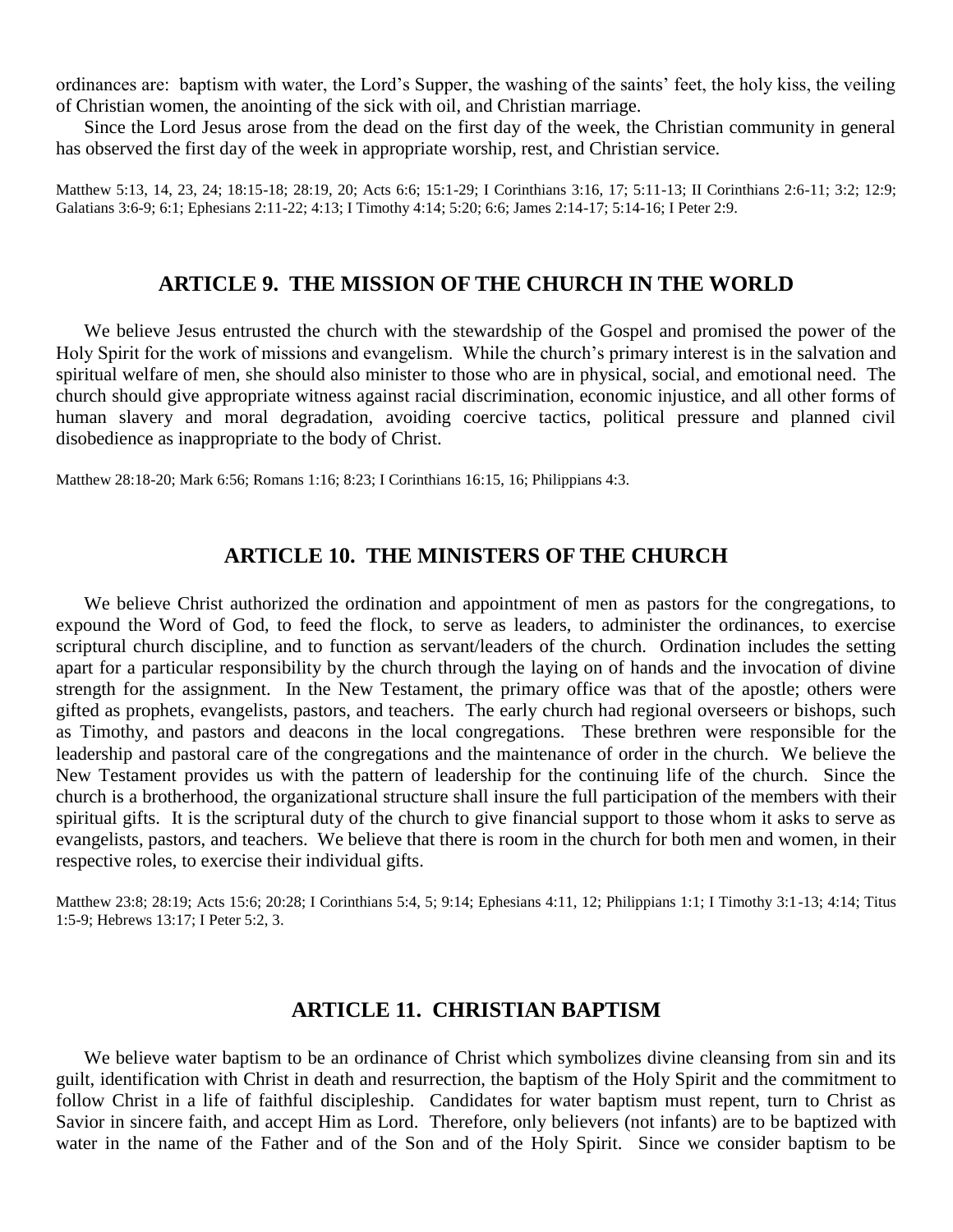symbolic of the outpouring of the Holy Spirit, we also consider pouring to be a scriptural mode of baptism. By baptism, the applicant identifies as a member of the body of Christ and should identify with the local congregation.

Matthew 28:18-20; Acts 2:16-21; 22:16; Romans 6:4-6.; I Corinthians 12:13; I Peter 3:21.

## **ARTICLE 12. THE LORD'S SUPPER**

We believe the Lord's Supper is an ordinance instituted by Jesus Christ to establish the New Covenant. We recognize the bread and the cup as symbols commemorating Christ's broken body and shed blood. By observing the Lord's Supper, we also symbolize our spiritual life in Him as well as the spiritual unity and fellowship of the body of Christ. Only those who have peace with God and with their fellowmen and who share in the faith of the church should be invited to the Lord's table. All believers should examine themselves and avoid partaking of the sacred emblems carelessly or while living in sin. The Lord's Supper should be regularly and faithfully observed until the Lord returns.

Luke 22:19, 20; I Corinthians 5:13; 10:16, 17; 11:24, 26.

## **ARTICLE 13. SYMBOLS OF CHRISTIAN BROTHERHOOD**

We believe the washing of the saints' feet is an ordinance instituted by the Lord Jesus Christ to be observed by His followers. By observing this ordinance we are reminded of the brotherhood character of the church, of our mutual duty to love, to serve, and to admonish one another, and of our need for continuous cleansing in our daily walk. The holy kiss and the right hand of fellowship are also New Testament symbols of Christian love in the church of Christ.

Luke 22:24; John 13:1-17; Romans 16:16; Galatians 2:9; I Timothy 5:10.

## **ARTICLE 14. SYMBOLS OF CHRISTIAN ORDER**

We believe in the order of creation God has fitted man and woman for different functions. Man has been given a primary leadership role; woman is especially fitted for nurture and service. We believe that, in their relation to the Lord, men and women are equal, for in Christ there is neither male nor female. Being in Christ does not nullify their natural endowments, either in the home or in the church. The New Testament symbols of man's headship are his short hair and uncovered head while praying or prophesying, and the symbols of woman's role are her naturally long hair and her veiled (covered) head. The acceptance by both men and women of the order of creation in no way limits their freedom in Christ but rather ensures their finding the respective role in which they can most fruitfully and happily serve the Lord.

Genesis 2:18-25; I Corinthians 11:2-16; Galatians 3:28.

## **ARTICLE 15. MARRIAGE AND THE HOME**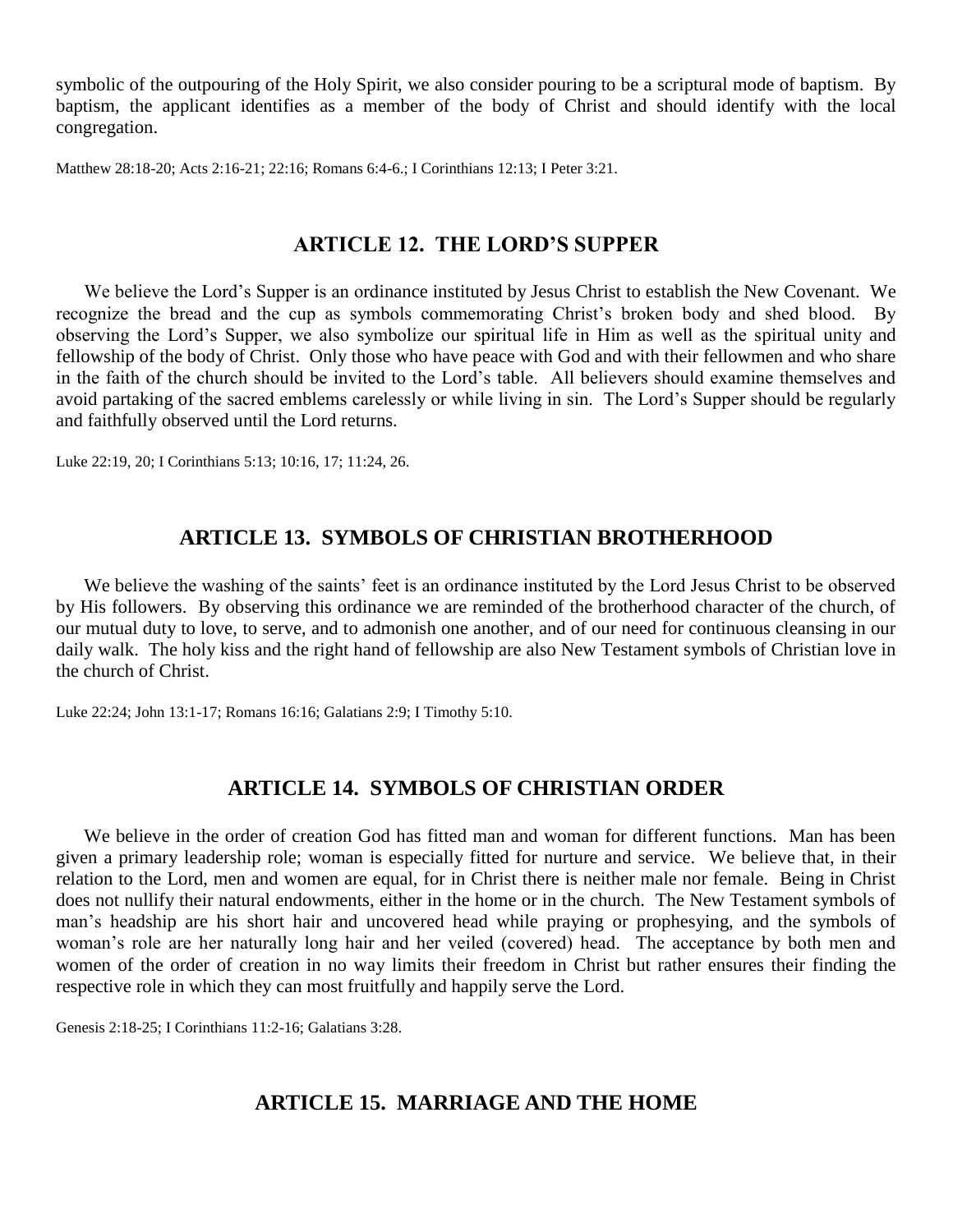We believe God instituted only heterosexual marriage at the beginning of human history according to the Genesis account of creation. By this He ordained that man shall leave his father and mother and cleave to his wife, and they two shall become one flesh in love and mutual submission. It is God's will that marriage be monogamous, holy, and indissoluble, except by death. Christians should marry only in the Lord, and for the sake of spiritual unity in the home they should become members of the same congregation. Marriage was instituted for the happiness of the husband and the wife and for the procreation and Christian nurture of children. The Christian family ought to have family worship regularly, to seek to live faithfully according to the teaching of the Word of God, and to support loyally the church in her mission. It is essential for parents to pledge themselves to the faithful Christian nurture of their children. The married and unmarried can serve Christ acceptably.

We believe that practicing homosexuals and lesbians are in direct violation of the Word of God.

Genesis 1:27, 28; 2:24; Matthew 19:3-9; Mark 10:2-12; Ephesians 6:1, 4.

#### **ARTICLE 16. DISCIPLESHIP AND NONCONFORMITY**

We believe that followers of Christ are called with a holy calling to a life of separation from the world and its follies, its sinful practices and methods. Followers of Christ recognize the lordship of Christ. They seek for holiness of heart, life, and speech, and refuse any unequal yoke with unbelievers. They regard their bodies as temples of the Holy Spirit and crucify their flesh with its affections and lusts. Therefore, they will avoid such things as harmful drugs, beverage alcohol, and tobacco. Their adornment should be a beauty of spirit, expressed in attire that is modest, economical, simple, and becoming to those professing Christian faith. They will avoid the wearing of makeup or jewelry, and the blurring of sex distinction in attire and hair styles. They will follow the biblical principles in their stewardship of money and possessions. They will avoid the excesses of the unbelieving world in the areas of leisure entertainment and recreation, especially professional sports.

Followers of Christ also believe there are two opposing kingdoms to which one may give allegiance, that of Christ or that of Satan. Those who belong to Satan's kingdom live for sin and self, refusing obedience to Christ, instead giving expression to the works of the flesh.

Matthew 7:13, 14; Luke 9:23-26; Romans 12:1, 2; I Corinthians 6:12, 19; II Corinthians 6:14-18; Galatians 5:22-24; Ephesians 4:20- 32; Colossians 1:13; I Timothy 2:9, 10; I Peter 3:3, 4.

#### **ARTICLE 17. CHRISTIAN INTEGRITY**

We believe that it is a major Christian obligation to be strictly truthful and transparent in life and doctrine, with no secrecy or hypocrisy. The Lord Jesus Christ has forbidden to His followers the use of any and all oaths, because of the infinite limitations of human beings and the obligation always to speak the truth. In legal matters, we therefore simply affirm the truth. We are opposed to membership in secret societies or lodges, because such membership often involves an unequal yoke with unbelievers and because these organizations employ hierarchical titles, require oaths, stand for organized secrecy, and may seek to offer salvation on grounds other than faith in the Lord Jesus Christ. We believe it is in the church that one can find love, fellowship and security.

Matthew 5:33-37; 23:7-10; 16-22; John 18:20; Acts 4:12; II Corinthians 6:14-7:1; James 5:12.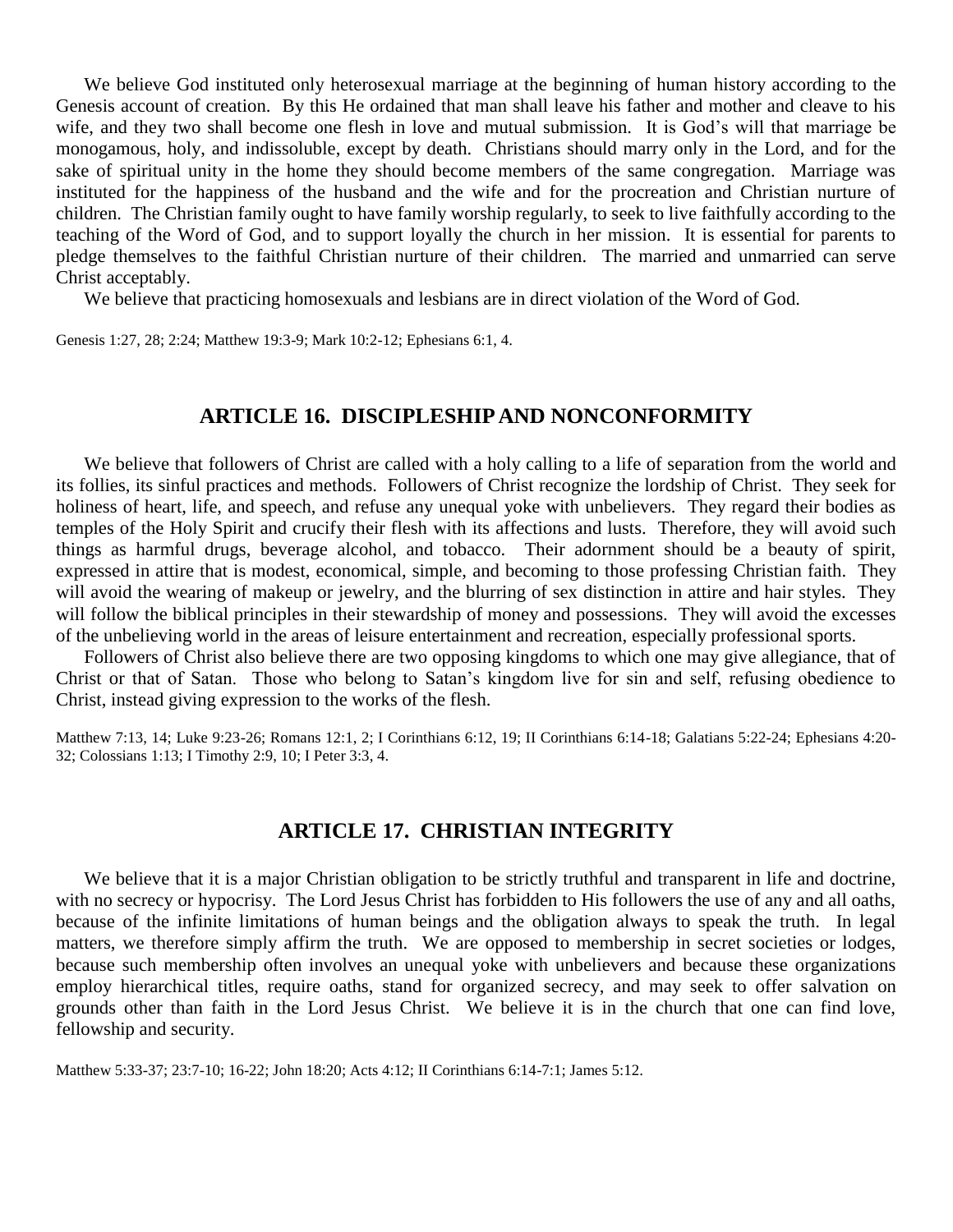### **ARTICLE 18. LOVE AND NONRESISTANCE**

We believe it is the will of God for His children to express divine love in all human relationships. God pours His love into the hearts of Christians so that they desire the welfare of all and express only love toward those of other races, cultures, and various economic levels. Such a life of love excludes retaliation, revenge, and prejudice.

Jesus Christ in His earthly life was the supreme example of love and nonresistance. The teaching of Jesus requires His disciples to renounce all violence in human relations. We believe this applies to every area of life- to personal injustice, to situations in which people commonly resort to litigation, to industrial strife, and to international tensions and wars.

As nonresistant Christians we cannot become involved in any situation or office which violates the New Testament principles of peace and nonresistance. Therefore, we cannot participate in military service, in military training, or in the voluntary/financial support of war. On the other hand, consistent with the teachings of Jesus and at the risk of life itself, we must do whatever we can for the alleviation of human distress and suffering. We must remember that the basic human problem is spiritual alienation from God because of sin; consequently, we should devote our resolute energies to reconciling people to God.

Matthew 5:38-48; John 18:36; Romans 5:5; 12:18-21; I Corinthians 6:1-8; II Corinthians 10:3, 4; James 2:8; I Peter 2:23; 4:1.

### **ARTICLE 19. THE CHRISTIAN AND CIVIL GOVERNMENT**

We believe that the civil government is ordained of God to maintain law and order in society. We seek to obey the New Testament commands to render honor to the civil authorities, to pay our taxes, to obey all the laws which do not come into direct conflict with the higher law of God, and to pray for our rulers. The Christian is obligated to obey the civil laws which are not in direct violation of the higher law of God. The church should also witness to the civil authorities of God's redeeming love in Christ and of His sovereignty over all men. However, "witnessing to the state" concerning matters affecting domestic or foreign policy is not within the realm of the church's responsibility. Individual Christians are, however, permitted to speak to civil authorities in the form of pleas for consideration of clemency.

We believe there are more consistent ways of witnessing against public evil than participating in organized marches and coercive public demonstrations directed against actions, laws, or people considered to be out of harmony with Christian ethics. We are in proper order to accept protection from the government. We should not initiate court proceedings of a vindictive nature to avenge personal loss. Noting the character of the two kingdoms--church and state--we recognize that the state does not and cannot operate according to the teaching of Christ regarding nonresistance. Nonresistant Christians cannot undertake any service in the state which would violate the principles of love and holiness as taught by Christ and His inspired apostles.

Acts 4:19; 5:29; Romans 13:1-7; Ephesians 1:20-22; 5:23; I Timothy 2:1, 2.

#### **ARTICLE 20. THE FINAL CONSUMMATION**

We believe that the Eternal Sovereign God, who created all things and upholds all things by the word of His power, in the fullness of time will gather together all things in Christ. As commanded by Christ and His apostles, we believe the true church in this present age is to witness to the hope of the coming age ushered in by the glorious personal return of Jesus Christ.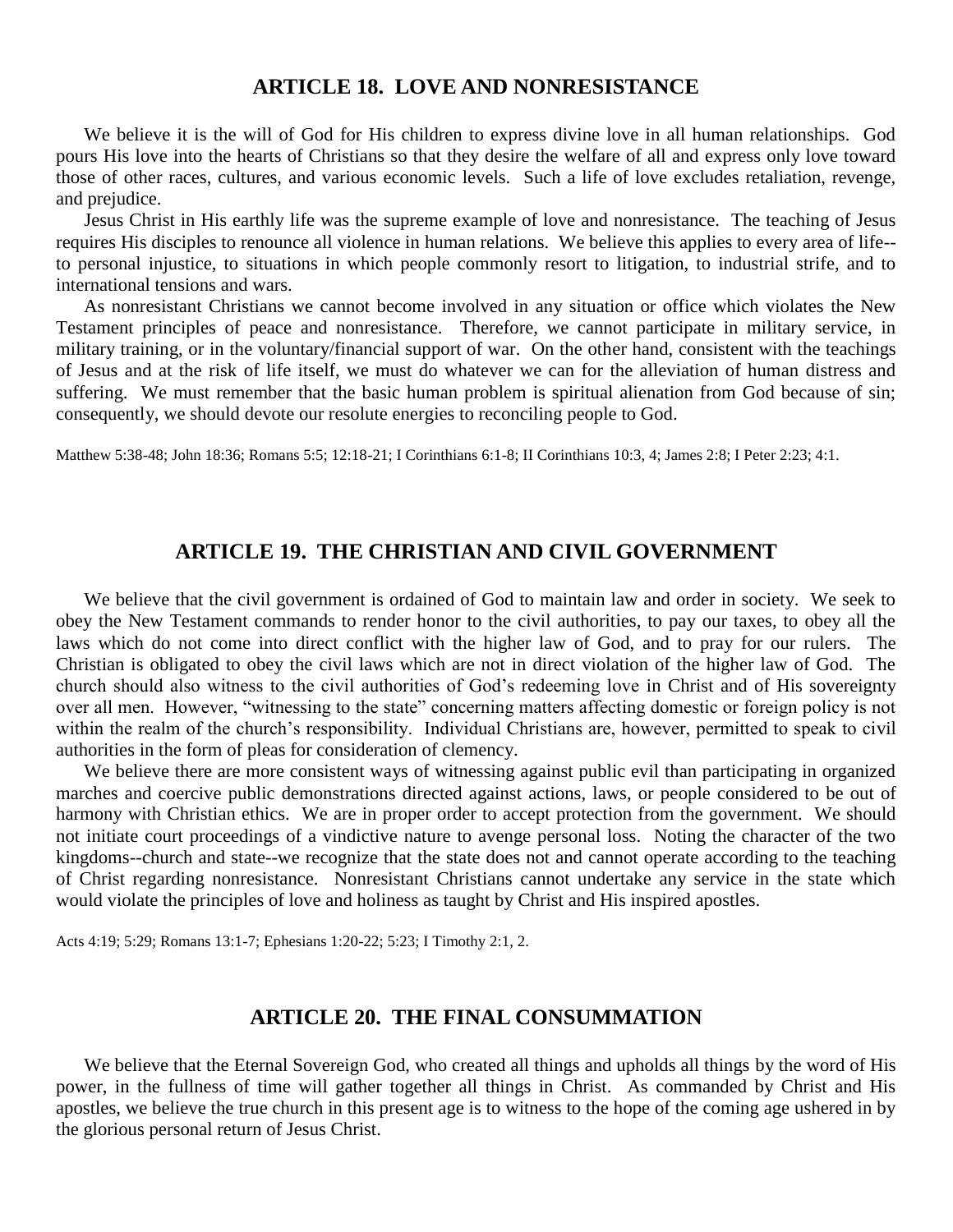We believe, according to the Scriptures, that as the consummation draws nearer, evil men and seducers will become worse and worse, deceiving and being deceived, iniquity will abound, false prophets and false christs will arise, and the love of many will grow cold, resulting in widespread apostasy among churches. With confidence in the promise of Jesus, we believe "he that endures unto the end shall be saved."

We believe that at the glorious appearing of the great God, even our Savior, Jesus Christ, He will put down all enemies and take His appointed place as King of kings and Lord of lords to rule the nations with a rod of iron until He will deliver up the kingdom unto God the Father, that God may be all in all.

We believe that at death the righteous enter at once into conscious joy and fellowship with Christ, while the wicked are in a state of conscious suffering. We believe in the bodily resurrection of all the dead: the just unto life eternal in the presence of God the Father, the Son, and the Holy Spirit forever to enjoy the riches of His grace; the unjust unto eternal death to suffer the righteous wrath of God in the lake of fire prepared for the devil and his angels.

We believe that in the consummation God will destroy the present cosmos by fire and will create a new heaven and a new earth which will be the eternal habitation of the righteous. God Himself will dwell among them. All sorrow, pain and death will have passed away.

Daniel 12:2; Matthew 25:34, 41; Mark 9:43-48; Luke 16:22, 23; John 5:22; I Corinthians 15:24, 35-58; II Corinthians 5:1-4; Philippians 1:23; I Thessalonians 4:13-5:4; I Peter 1:4; II Peter 3:3-13; Revelation 15:3; 21:4; 22:3.

# **A Summary of Bible Doctrine**

#### **Based on A MENNONITE CONFESSION OF FAITH formulated by The Fellowship of Concerned Mennonites in 1990.**

- 1. We believe in one eternally existing Almighty God who has manifested Himself as Father, Son and Holy Spirit, who is Creator of all things visible and invisible.
- 2. We believe that God has revealed Himself in the Scriptures of the Old and New Testaments, the inspired, inerrant Word of God, and in His Son, the Lord Jesus Christ.
- 3. We believe that God created all things by and for His Son who upholds all things. He created man in His own image with free will, moral purity and the capability of communion with Himself.
- 4. We believe that man by disobedience lost his fellowship with God which brought depravity and death upon the entire human race.
- 5. We believe that man is utterly unable to free himself from the curse of sin and that Jesus Christ is the only Savior and Mediator between God and man.
- 6. We believe that upon true repentance one is saved only by the grace of God through faith in the reconciling work of Jesus Christ.
- 7. We believe the Holy Spirit convicts of sin, transforms believers into new persons in Christ, then guides, empowers, and protects those who belong to Him.
- 8. We believe that the church is the body of Christ, the community of the redeemed, baptized by the Spirit and under the lordship of Christ.